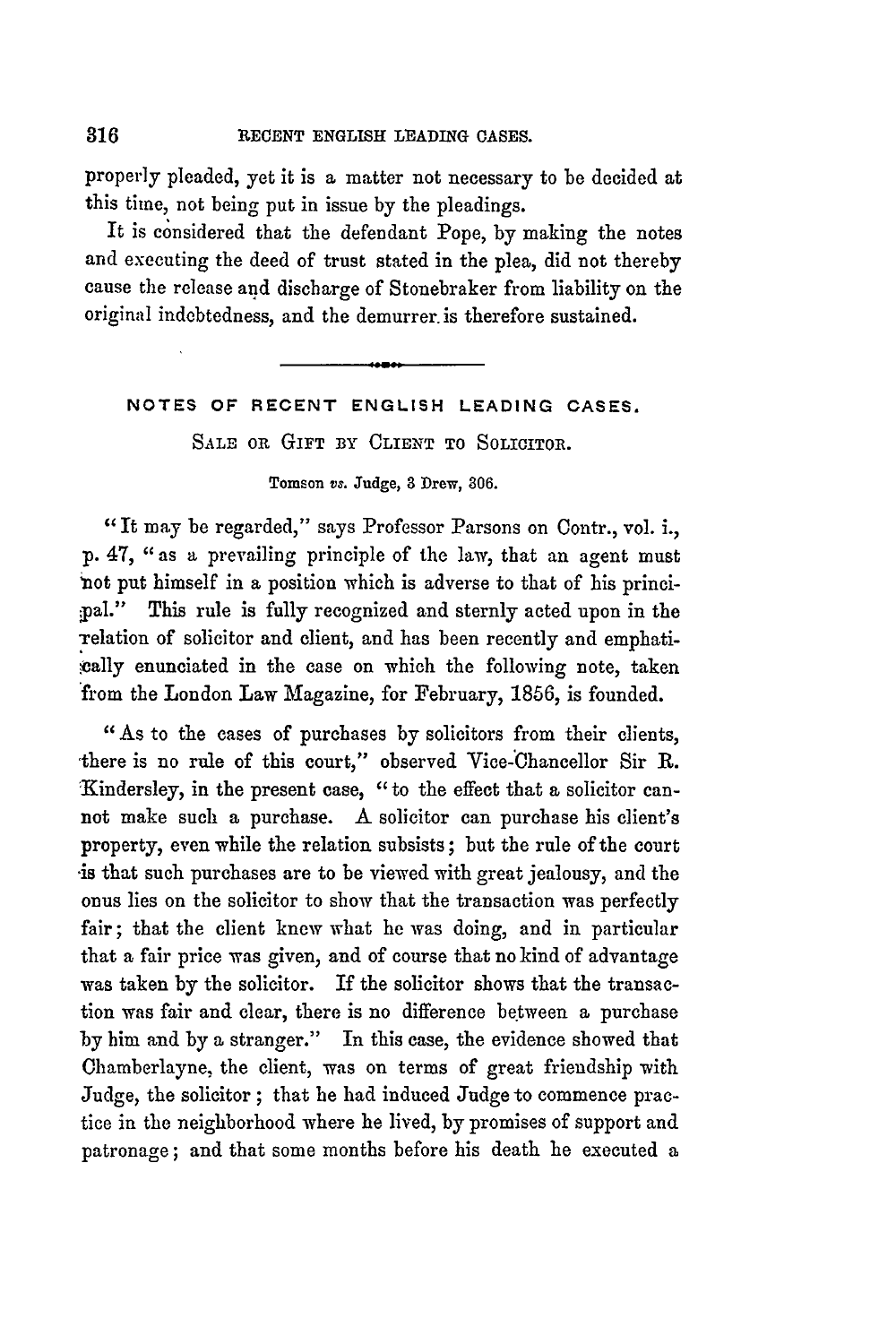deed of conveyance to Judge, which was expressed to be in consideration of  $\pounds 100$  for the purchase-money, and contained the usual receipt and covenant for title. The only evidence, independent of the deed, was that of Judge himself. He said that the transaction was never meant as a purchase, but as a gift, and that the consideration was merely nominal, no money having passed. Judge himself acted in the matter as solicitor, and no other was employed.

The property had cost the client  $\pounds1,200$ , and was admitted to be worth that sum at the least. It was urged on behalf of Judge that it was intended as a gift, and that the intention of bounty being clearly proved, it would not be disregarded because there was on the deed a statement not strictly consistent; and, further, that the relation between the parties here was not that of a mere solicitor and client, but that of a patron and *prot6g6,* Chamberlayne having placed himself *quasi in loco parentis.* Having stated the rule of the court as above, in respect of purchases **by** solicitors from their clients, the Vice-Chancellor proceeds: "Is the rule with regard to gifts precisely the same, or is it more stringent? Less stringent it cannot be. There is this obvious distinction between a gift and a purchase. In the case of a purchase the parties are at arms' length, and each party requires from the other the full value of that which he gives in return. In the case of a gift the matter is totally different, and it appears to me that there is a far stricter rule established in this court than with regard to purchases, and that the rule of this court makes such transaction, that is of a gift from the client to the solicitor, absolutely invalid. To this distinction Lord Justice Turner refers in *Holman* vs. *Loynes*, 18 Jur. 839, when he says, 'The rules against gifts are absolute, and against purchases they are modified."' His honor referred to *Welles* vs. *Middleton,* **(1** Cox, 112,) *Hatch* vs. *Jatch,* (9 Yes. **292,)** *Lady Ormonde* vs. *ffutckinson,* (18 Ves. 47,) and **-** vs. *Downes,* (18 Yes. 127,) as supporting the doctrine enunciated by him. The rule being thus clear **and** unambiguous, the only question that can be fairly discussed in cases similar to the present, is what constitutes the relation of solicitor and client; what number of transactions-and for how long a time-and how shortly before the particular transaction which has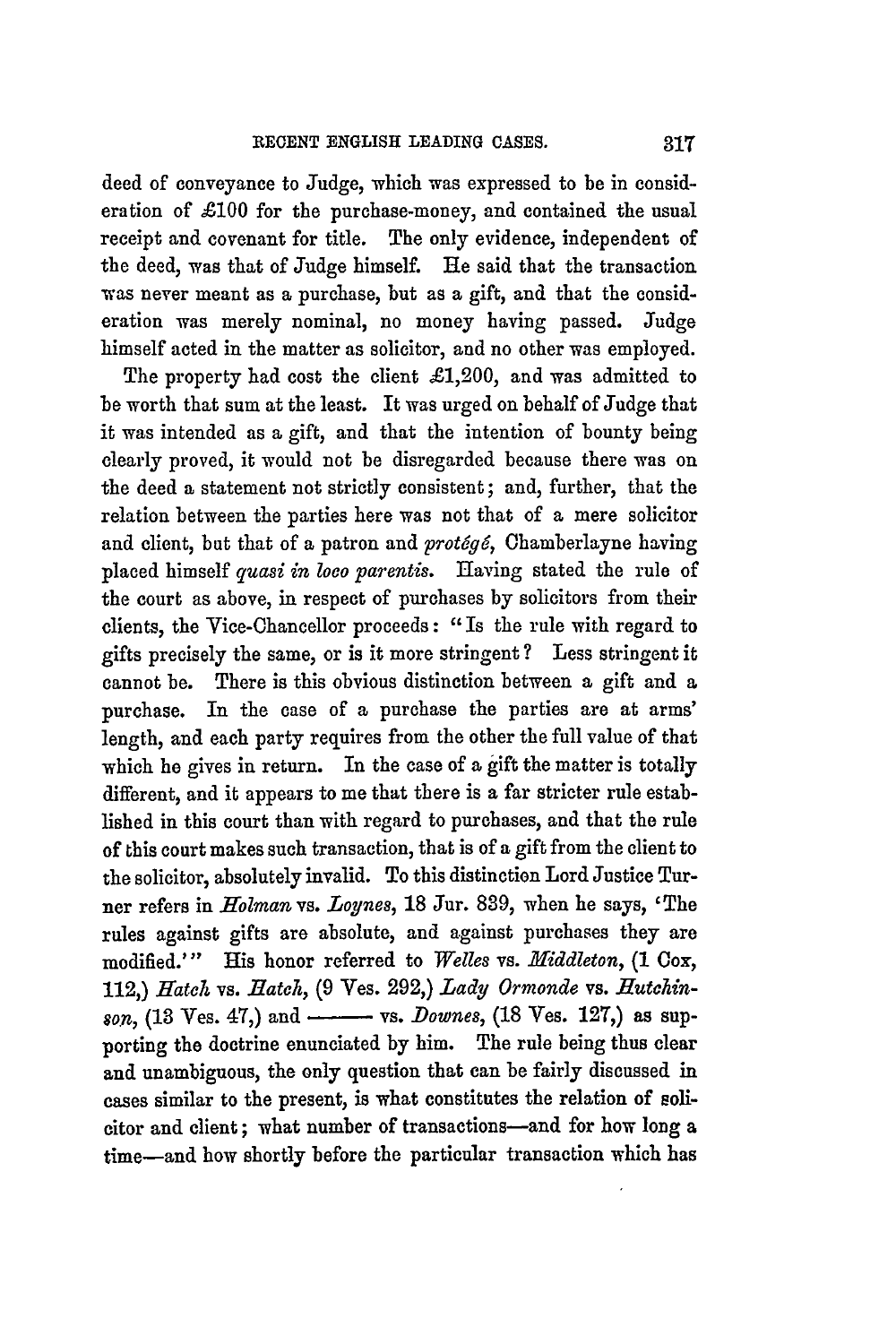been impeached-are sometimes important considerations. In this case, it was not attempted to be denied that the relation of solicitor and client, which had subsisted for years before the dealing complained of, continued to subsist throughout it, and down to the death of Chamberlayne. Judge was therefore declared a trustee for the plaintiff in the suit, which was for administration.

**MEASURE** OF **DAMAGES.**

## **Fletcher v. Tayleur, 17 C. B. 21.'**

The measure of damages on breach of contract to manufacture a chattel, is *prima facie* the difference between the market value of the chattel and the price to e paid. 2 Greenl. on Evid., § **261;** *Waters* vs. *Towers,* 8 Exch. 401 ; *Struthers* vs. *Woolston,* 5 W. & *S.* 106.

The action in this case was brought to recover damages for the breach of a contract for the building and delivery of a ship, which ought, under such contract, to have been delivered on the 1st of August, 1854, but was not, in fact, delivered until March, 1855.

The vessel was intended by the plaintiffs-and from the nature of her fittings the defendant must have known the fact-for a passenger ship in the Australian trade.

The cause was tried at the last Liverpool Assizes, before Crowder, **J.,** who, referring to *Hadley* vs. *Baxendale,* (9 Exch. 841,) directed the jury in regard to the proper measure of damages in these terms, that "where two parties have made a contract which one of them has broken, the damages which the other party ought to receive in respect of such breach of contract should be such as may fairly aud reasonably be considered either arising naturally, that is, according to the usual course of things, from such breach of contract itself, or such as may reasonably be supposed to have been in the contemplation of both parties at the time they made the contract, as the probable result of the breach of it." The jury, under

**I** London **Law Magazine, for February, 1856.**